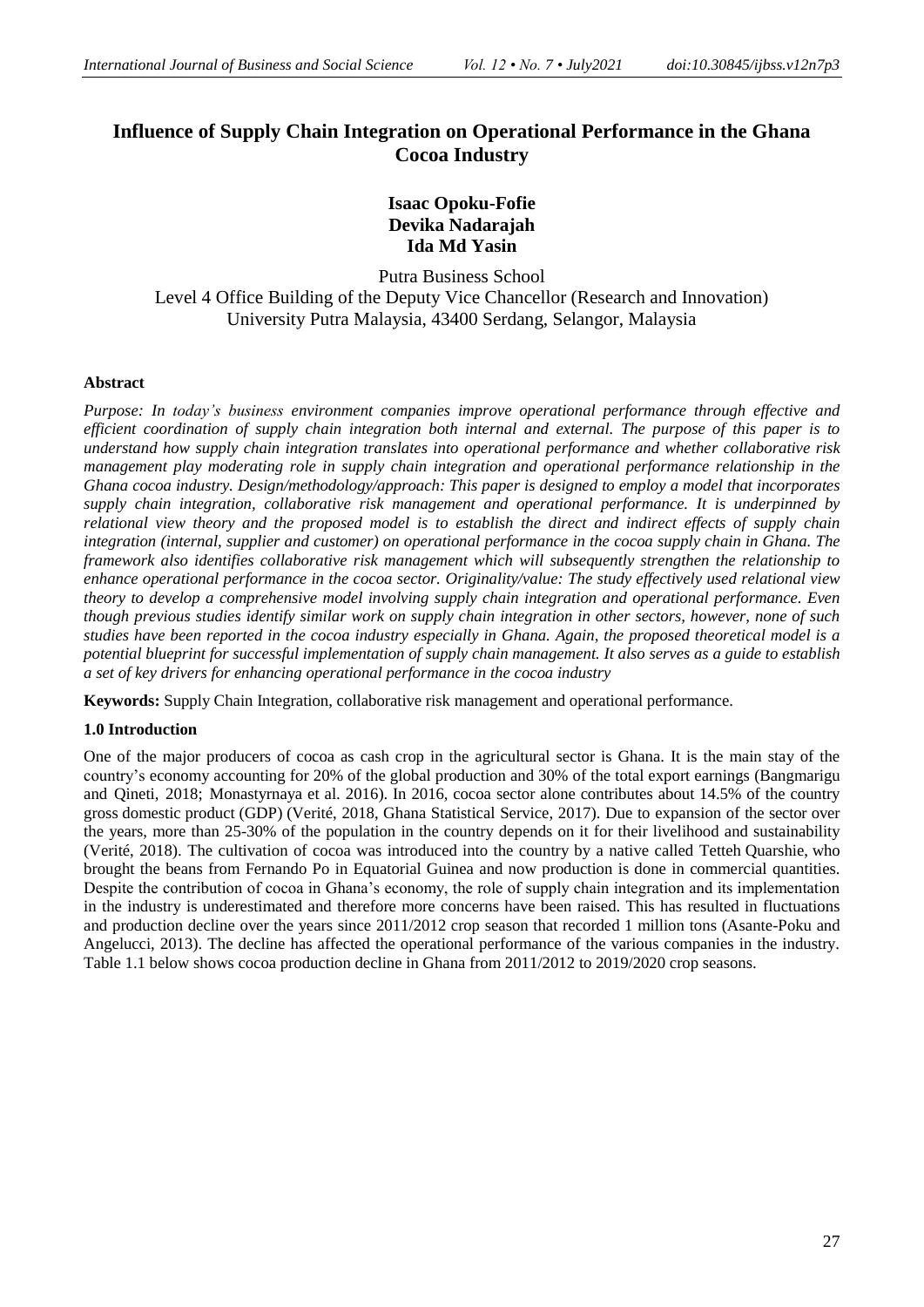



#### **Source: Ghana Statistical Service, 2019**

Other factors affecting production decline include transportation challenges along the cocoa supply chain, poor road networks that prevent smooth transportation of cocoa beans as well as information flow challenges along the cocoa supply chain has reduced efficiency and effectiveness within the cocoa industry.

Key players in the Ghana cocoa supply chain perform various roles and functions for sustainable growth and development. Among these include farmers who are responsible for growing and harvesting of cocoa beans, Licensed buying companies (LBCs) responsible for the purchase of domestic and transportation of bagged cocoa beans for shipment, the Ghana cocoa board (COCOBOD), a government institution that controls and supervises the production and marketing of cocoa beans with the support of its five subsidiaries companies and the processing and waste companies, whose function is to process inferior and waste cocoa beans for secondary products (Ahoa et al., 2020)

Supply chain integration analysis in the cocoa industry in recent times is receiving growing attention from academicians and practitioners all over the world (Tseng and Liao, 2015; Yuen and Thai, 2016).A number of studies have identified that supply chain integration has been widely adopted in other sectors to improve operational performance, but little is known in the cocoa industries especially Ghana cocoa supply chain. It is one of the key ingredients of supply chain management (Duong and Pache, 2017). It is the ability of organizations to collaborate and coordinate with supply chain partners to achieve efficiency and effectiveness. It is the degree by which organizations coordinate with their supply chain partners to achieve operational excellence (Malekiand Cruz-Machado, 2013).

Competition has now shifted from organisations to industry level and any disruption in the supply chain does not affect only organizations but industry as well. The complex nature of the environment in which companies and organisation operates have negative impact in their businesses.This causes disruptions to affects their operations and therefore the implementation of collaborative risk management in supply chain integration and operational performance relationship could minimise the identifications of these disruptions in their operations.Collaborative risk management therefore refers to any incident that causes disruptions in the flow of goods and services across the entire supply chain (Kovacs and Falagara, 2021). It is beneficial for organisations to reduces the causes of supply chain disruptions and lowering operational losses through the implementation of collaborative risk management to curb the situation (Ahmed et al., 2020). While Sutduean et al. (2019) confirmed moderationg effects of marketing communications in the relationship between supply chain integration and supply chain performance, Arora et al. (2020) also confirmed moderating role of supply base size in strategic sustainable purchasing and environmental collaboration relationship thereby resulting in improvement on organisational sustainable performance. Caniato and Grobler (2015) identify negative moderating effects of product complexity in new product development and supply chain integration relationship. Rahim et al. (2019) empirically identify positive moderating effects of product complexity in the relationship between operational risk management and customer complaints.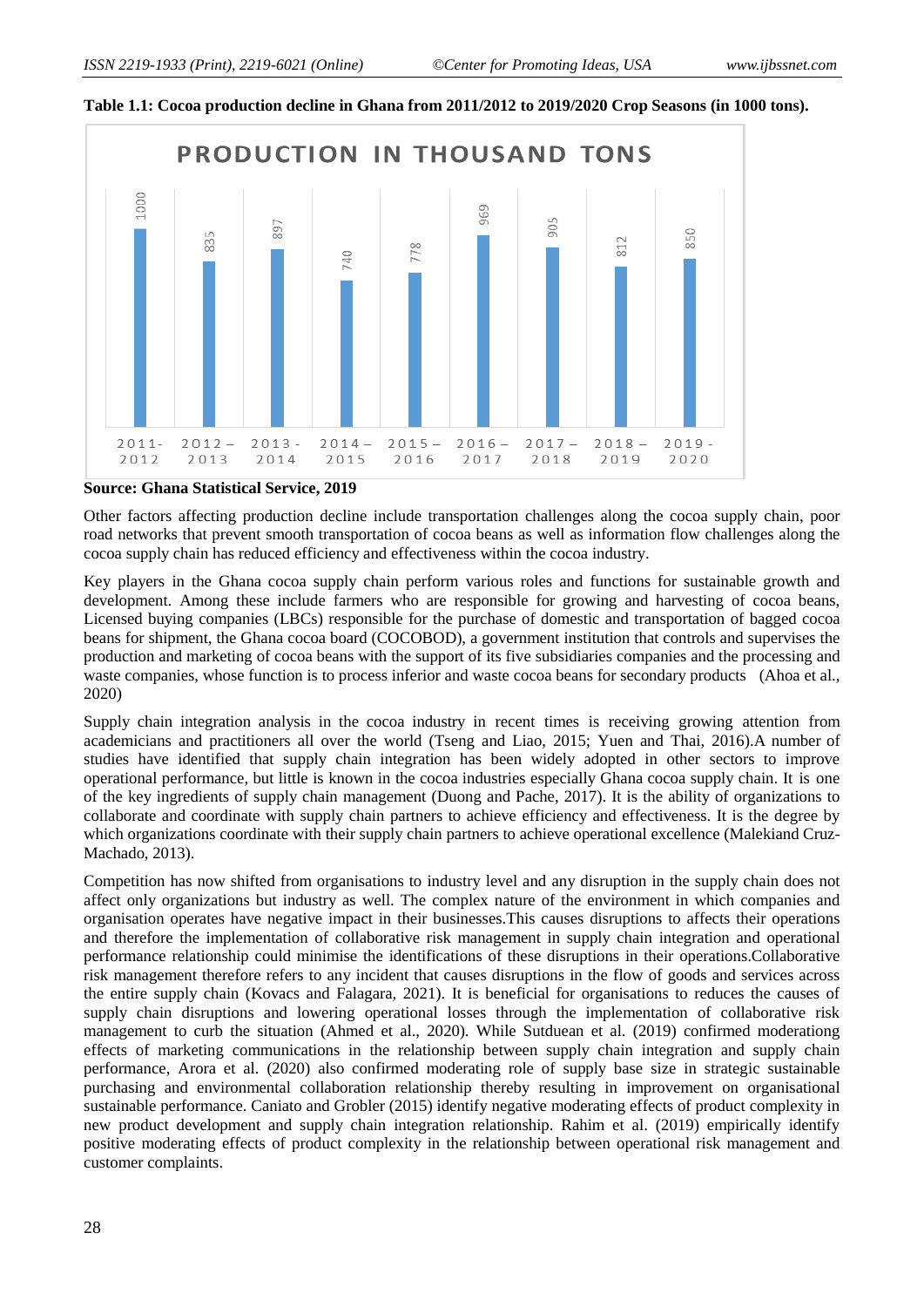However, it can be deduced from prvious research that supply chain integration is potential to be considered as a predictor for operational performance as well as the moderating role of collaborative risk management which will strenghtening the relationship in the cocoa industry in Ghana. Meanwhile, a theoretical perspective is impotant to establish the relationship between the variables understudy. Therefore, to examine the relationship between supply chain integration and operational performance in Ghana cocoa sector, the researcher will adopt relational view theory to explain the relationship.

### **2.0 Literature Review**

### **2.1 Relational View Theory (RVT)**

The relationship between supply chain integration and operational performance is explained by relational view theory (RVT) developed by Dyer and Singh, (1998) which provides theoretical foundations for understanding why firms create and develop relationships and networks. The relational view is an inter-firm theory, which argues that firms can achieve supernormal benefits through the adoption of appropriate strategies (Dyer and Singh, 1998).The perspective of the theory argues that firms create value in alliances when they identify partners with complementary resources, build good relationships by sharing knowledge and make investments that are tailored to their partners (Dyer et al., 2018). The study experts that when companies in the cocoa industry deploy and integrate their supply chain and resources effectively by reducing risk factors involved in their operations through investment in inter-firm relational capabilities, inter-firm knowledge sharing and operating an effective governance structure within the supply chain networks, it is more likely to identify an improvement in operational performance. This relationship is however expected to be mitigated by the moderating effect of collaborative risk management to be implemented by organizations in the cocoa sector.

### **2.2 Operational Performance**

Operational performance alluded by Flynn et al. (2010), as the approach by which an organization can add value to a product to meet customer needs, rapidly launch new products onto the market, respond to variations in demand and supply, improve delivery time, reduce lead time to improve the entire services rendered to the ultimate consumer. Perols et al. (2013)also identifies operational performance as how well a firm accomplishes its financial and market-oriented goals. Camara et al. (2016) found that technological advancement facilitates supply chain process integration, which subsequently produce satisfactory operational performance. The measurement of operational performance identifies the expectations of customers of a firm within the supply chain in achieving satisfaction and providing value to customers. It is important for firms in the supply chain to measure its operational performance to identify its positive or negative direction of its operation. There has been a lot of debate on the measurement of operational performance. From Dawal et al. (2015) measured operational performance using quality, delivery and flexibility. Also, Vikas et al. (2017) used production flexibility, inventory turns, order fulfillment rates and total logistics costs as dimensions to measure operational performance. In line with this study, operational performance was measured through delivery time, flexibility and product quality. FromTortorella et al. (2019), stressed the visibility of operational performance to that of financial performance due to the fact that the former is kept in the confines of senior level managers. This makes operational performance easy to identify for data collection survey.

### **2.3 Supply Chain Integration**

Supply Chain Integration typically defined as the extent by which organizations are strategically interconnected with its supply chain partners in collectively managing processes (Schoenherr & Swink, 2012; Flynn et al., 2010). It is the process of matching internal and external supply chain flows through cooperation, collaboration and coordination, in order to add value to the final consumer (Arantes et al., 2018).Supply chain integration analysis in the cocoa industry has become a trending topic for a number of researchers in the developing countries (Syakibe et al. 2017; Kumar et al. 2018; Annan et al. 2016; Tsehaye, 2018; Anang, 2015). Previous studies have reported that supply chain integration have been widely studied and adopted in other industries to improve operational performance and to gain corporate competitive advantage. However, there has not been any empirical evidence to apply these findings in the cocoa industry supply chain. Supply Chain Integration is regarded as a powerful weapon an organization can use to gain competitive advantage thereby increasing operational performance (Kinya, 2016). It is a concept of flow of goods, services and information that have significant effect on operational performance (Kim et al. 2020)**.** Scholars have affirmed positive relationship between supply chain integration and operational performance. Tsegaye (2018), confirmed a positive significant relationship between supply chain integration and operational performance in the Brewery industry in Ethiopia. Flyn et al. (2010), revealed inconsistent relationship between supply chain integration and operational performance.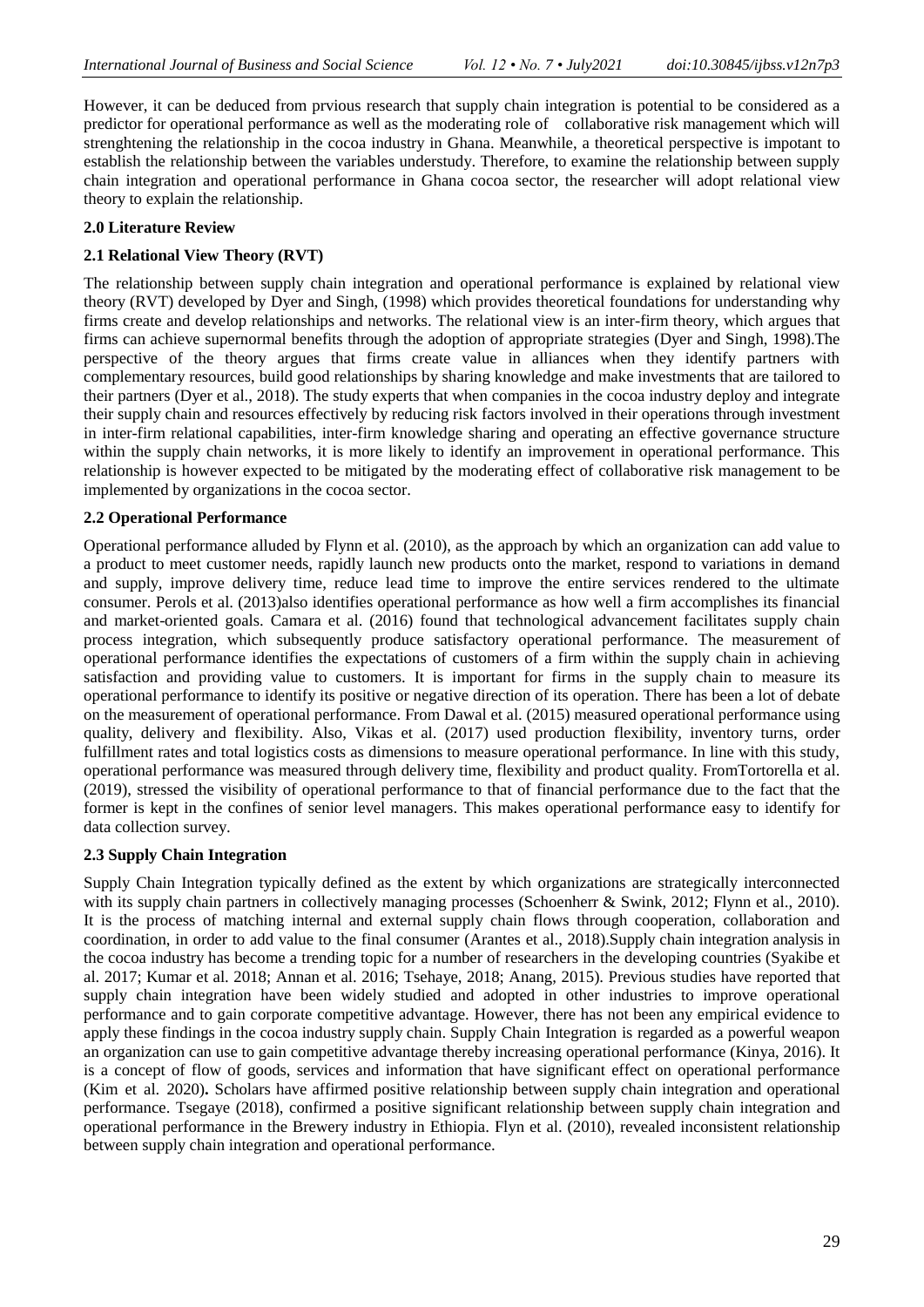In the same vein, Shou et al. (2018) confirmed inconclusive relationship between supply chain integration and operational performance in the manufacturing sector.Makmur, (2017), stated that the most important ingredients for implementing supply chain integration in the cocoa sector is by sharing information through cocoa farmers, cocoa traders and input suppliers. Three elements of supply chain integration include internal, supplier and customer integration which have not been extensively dealt with in the previous research.

Internal integration is the coordination of internal activities to achieve optimization in organization. According to Otchere et al., (2013), internal integration is the foundation for supply chain management. Companies with low internal integration strategy will yields low level of external integration and vice versa. Through automation and standardization, internal integration can be accomplished through internal logistics function and the introduction of new technology. Managers must be able to achieve internal integration by understanding business goals and requirements of external operators in the organization (Turkulainen et al., 2017).

The interorganizational links associated with suppliers and customers in the supply chain identify external integration (Gianni et al., 2017). After integrating the internal affairs of the organization, it must follow the integration of the design of external actors in the supply chain to ensure efficient usage of resources and the effective creation of customer value.Integration activities with suppliers involves operations with buyers and suppliers.Supplier Integration enables partners to match their business approaches and capabilities, so as to meet the demand and supply. Supplier Integration can be described as the creation of long-term business relationships, involving the introduction of communication interfaces, the simplification of order processes, the standardization of operations and the streamlining of joint work (Arantes et al., 2018).

Customers Integration identifies mutual coordination and interaction between a given company and its customers, to ensure the effective flow of products andservices to customers. Customer's integration involves sharing of customer's demand information, aiding producers to understand customer's demand in a better manner and expecting customer's demand as well as collaborating and cooperating with customers to design, to reach products with better quality, lower costs and greater flexibility in response to customer's demand. Customer integration is directly related to operational performance (Otchere et al., 2013).The idea of internal and external integration in supply chain adds additional burden to stakeholders within companies and organizations (Flynn et al. 2016). This calls for effective and efficient coordination of these activities to improve operational performance.

#### **2.4 Supply Chain Integration and Operational Performance.**

There are growing concerns from scholars about the relationship between supply chain integration andoperational performance. The integration of technology, people, business and processes is crucial for company survival to gain competitive edge and this is not only important in the current digital age but also within the organization across extended enterprises especially the cocoa sector (Awad and Nassar, 2010).Supply chain integrationis an important concept in developing supply chain functions to enhance operational as well as business performance (Yu et al. 2019; Prajogoet al, 2018).A positive relation exists between supply chain integration and operational performance relationships (Tsegaye, 2018; Kinya, 2016; Pati et al., 2016; Errassafi et al. 2019).Yuen & Thai, (2017) indicates a positive relationship between supply chain integration and firm performance. Atasevena and Nairb (2017), also concluded a positive significant relationship between supply chain integration and firms' operational performance using a meta-analytical methodology. It was also confirmed that supplier integration enhances product quality, while customer integration identifies positive effects on market success. In a similar vein, Ralston et al. (2014) affirmed a positive relationship between supply chain integrattion and firm performance. Dametew et al. (2016) also concluded significant positive effect between supply chain integration and firm performance relationship in the manufacturing industry. From Othman et al. (2016) observed a positive significant correlation between supply chain integration, just-in-time purchasing and manufacturing on logistics performance of suppliers in the automotive industry in Malaysia. To maximize firm performance, organizations must establish closer relationships with supply chain partners to achieve such results (Yuen and Thai, 2016). From Kim and Cai (2016) argued that current trends in supply chain management extends business uncertainties such as collaborative risk management that arises from their operations. Supply chain managers must have the requisite knowledge and capabilities as well as the resources to make quick and effective decisions to circumvent these uncertainties. They must establish practical supply chain strategies to quickly react to changes in the market and to improve operational as well as business performance. Thus, managers must consider collaborative risk management as a contingency factor to resolve uncertainties in their operations. While a number of researchers supports the view that supply chain integrationenhances operational performance (Sundram et al. 2016; Flynn et al. 2010; Pati et al., 2016), others identify inconclusive and mixed results (Koufteros et al. 2010; Swink et al. 2007). For example, Chang et al. (2016) also identifies inconsistent relationship between supply chain integration and firm financial performance. They concluded that the three dimensions of supply chain integration (internal, supplier and customer) enhances firm performance.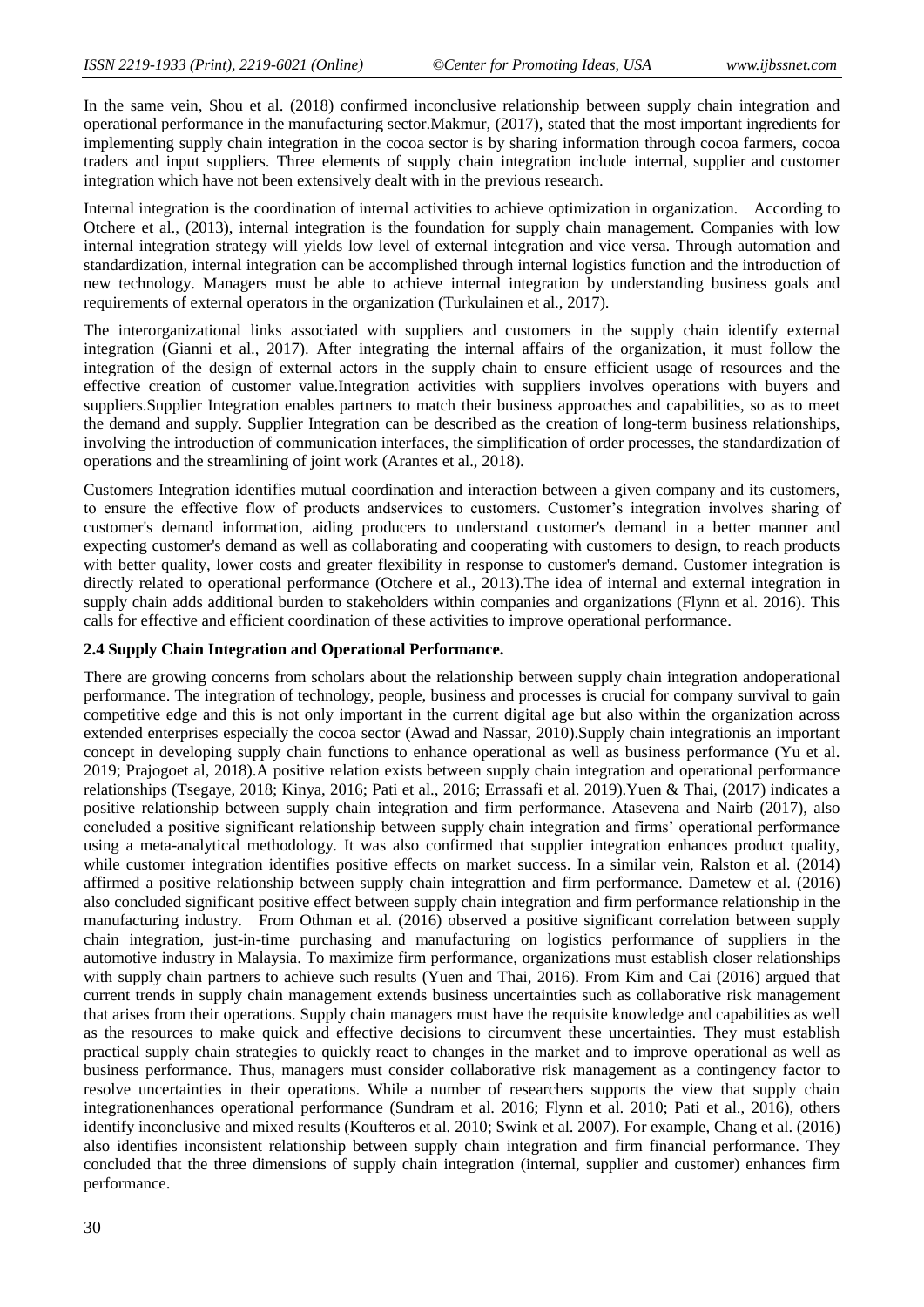However, the existing literature on supply chain management has far neglected collaborative risk management as moderating variable on the relationship between supply chain integration and operational performance, especially in the cocoa sector due to the mixed findings obtained from the recent studies Even though most previous researches address the relationship between supply chain integration and business performance but little attention is conducted on the relationship between the three dimensions of supply chain integration (internal, supplier and customer) and operational performance, especially in the cocoa industry. The key question is whether the implementation of supply chain integration can make a significant impact on operational performance in the cocoa sector? The influence of supply chain integration on operational performance in the cocoa sector is deficient in the developing country like Ghana. This conceptual paper intends to fill this gap on the significant value of supply chain integration and its results on operational performance in the cocoa sector.

### **2.5Moderating effects of Collaborative Risk management on supply chain integration and operational performance relationship**

To predict the outcomes of future occurrences, probability plays a key role in decision-making process (Butler and Wildey, 2018). In this paper, the focus on uncertainty aroused from collaborative risk management (CRM) serving as a moderator of the supply chain integration and operational performance relationship. To investigate the effect of collaborative risk management on the strength of supply chain integration and operational performance relationship, Chaudhuri et al. (2018) identify moderation effects of supply chain risk management on the relationship between supply chain integration and manufacturing flexibility among manufacturing plants in Asia, and concluded that to increase flexibility performance, manufacturing firms must implement different mechanisms of supply chain risk management to prevent such occurrences. Additionally, Lu et al. (2017), identify strong moderation effects of market uncertainty in the supply chain integrationand operational performance relationship in a study conducted in the automotive industry in China. Various benefits of collaborative risk management in organizations which includes reducing the causes of disruption as well as lowering the operational accidental losses and this may have a strong impact on operational and financial performance (Shou et al., 2018; Kauppi et al., 2016; Bode and Wagner, 2015). Chang et al. (2017) reported that time, relationship quality and national culture strengthened the association between supply chain integration and firm performance. In a similar development, Weingarten et al. (2016) stressed that supply chain integration can lead to improved business performance only when it is implemented to the latter. Despite the considerable number of researches which have examined the antecedents of collaborative risk management, its moderating effects on the relationship between supply chain integration and operational performance especially in the cocoa industry in Ghana is lacking in literature and this paper is necessary to fill this gap.

### **3.0 Discussion**

Previous studies have identified clear evidence of the significance of supply chain integration and its positive relationship with operational performance of an organization. Even though useful, it provides less than comprehensive perspective of supply chain integration. The present study has developed a theoretical framework which reveals the moderating effects of collaborative risk management on the relationship between supply chain integration and operational performance. The study proclaimed that, in a different population setting such as cocoa industry in Ghana, supply chain integration still have a positive influence on operational performance but this can be achieved through the requirement of an intervening variable to amplify the desired impact. This study therefore calls for further investigations to address such impact in the cocoa industry. This study draws its conclusions from the previous studies and introduces collaborative risk management as a moderator to nullify inconsistencies in the relationships to correctly predict operational performance. The introduction of collaborative risk management as a moderating variable provides a useful guidance for researchers and practitioners in support of the decisions regarding supply chain integration. It will also serve as a roadmap for successful implementation of supply chain integration in the cocoa industry.



**Fig 3.1: Conceptual framework 4.0 Conclusion**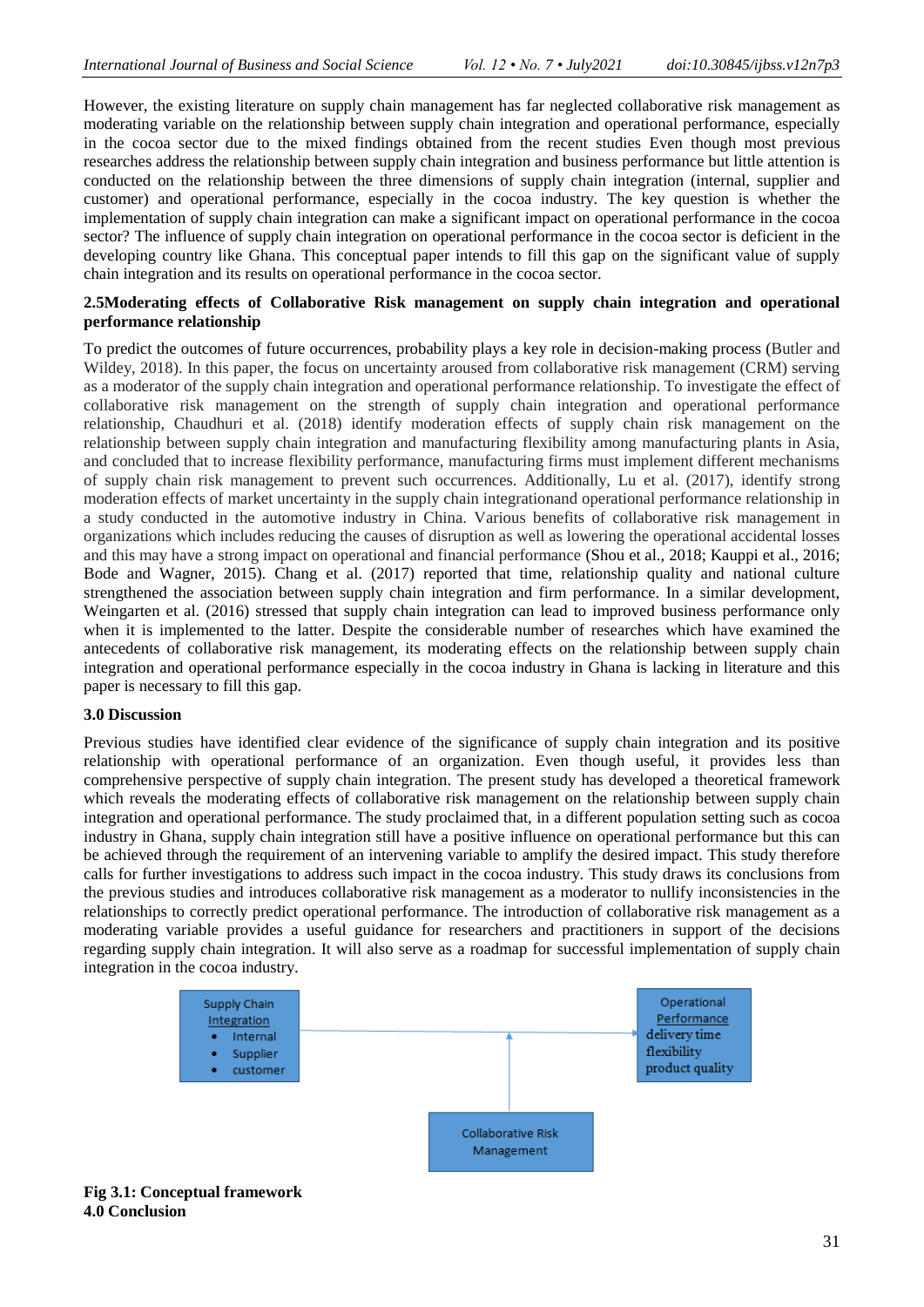The objective of this study is to develop a unifying framework to discuss how collaborative risk management can strengthen the relationship between supply chain integration and operational performance in the cocoa sector in Ghana. Relational View Theory was adopted to provide a theoretical grounding for the conceptualized research model. Numerous studies have been conducted in the Ghana cocoa industry by many researchers and the focus of these studies ranges from the aspects of pest and disease control, cocoa certification, technical efficiency and sustainability but none of these studies has dealt with the influence of supply chain integration on operational performance in Ghana cocoa industry. The present research is, therefore, a novel to studying supply chain integration on operational performance in the cocoa industry of Ghana. Drawing from previous literature, the framework is to assist academicians and practitioners on effective implementation of supply chain integration to enhance operational performance, but this can be achieved when the relationship is being strengthen by collaborative risk management in the cocoa sector in Ghana. The study will also serve as a source of information for future studies.

### **References**

- Ahmed, W., Khan, A., &Najmi, A. (2020). Analysing supply chain risk management capabilities through collaborative and integrative approach. International Journal of Business Process Integration and Management, 10(1), 29. https://doi.org/10.1504/ijbpim.202
- Ahoa, E., Kassahun, A., &Tekinerdogan, B. (2020). Business processes and information systems in the Ghana cocoa supply chain: A survey study. *NJAS-Wageningen Journal of Life Sciences*, *92*, 100323.
- Annan, J., Boso, N. &Essuman, D. (2016). Investigating the path from supply chain integration to business performance: evidence from a Sub-Saharan African economy.*International Journal of Business and Management*, 11(6), 225-240.
- Anang T. (2015). Key facts about the Ghana Cocoa industry: Reasons given for this production shortfall. Retrieved from [http://www.modernghana.com/news/621813/1/2014-2015-c](http://www.modernghana.com/news/621813/1/2014-2015-)ocoa-commodity-report.html on July 7, 2015.
- Arantes, F. P., Leite, M. S. A., Bornia, A. C., &Barbetta, P. A. (2018). Multidimensionality evaluation of supply chain management integration. Independent Journal of Management & Production, 9(1), 170-193
- Arora, A., Arora, A. S., Sivakumar, K., & Burke, G. (2020). *Strategic sustainable purchasing, environmental collaboration, and organizational sustainability performance: the moderating role of supply base size. Supply Chain Management: An International Journal, ahead-of-print(ahead-ofprint).* doi:10.1108/scm-07-2019-0284
- Asante-Poku, A. &Angelucci, F. (2013). Analysis of Incentives and disincentives for Cocoa in Ghana. Technical Notes Series, MAFAP, FAO, Rome.
- Ataseven, C., & Nair, A. (2017). *Assessment of supply chain integration and performance relationships: A metaanalytic investigation of the literature. International Journal of Production Economics, 185, 252–265.* doi: 10.1016/j.ijpe.2017.01.007
- Awad, H.A., & Nassar, M.O. (2010). Supply chain integration: definition and challenges. International Multi Conference of Engineers and Computer Scientist, 1, 1-5.
- Bangmarigu, E., &Qineti, A. (2018). *Cocoa production and export in Ghana* (No. 2038-2018- 3066).
- Butler, T., &Wildey, T. (2018). Utilizing adjoint-based error estimates for surrogate models to accurately predict probabilities of events. *International Journal for Uncertainty Quantification*, *8*(2).
- Bode, C., & Wagner, S.M. (2015). Structural drivers of upstream supply chain complexity and the frequency of supply chain disruptions. *Journal of Operations Management*, Vol. 36, pp. 215–228.
- Bruque-Cámara, S., Moyano-Fuentes, J., &Maqueira-Marín, J. M. (2016). Supply chain integration through community cloud: Effects on operational performance. *Journal of Purchasing and Supply Management*, *22*(2), 141-153.
- Caniato, F., &Größler, A. (2015). *The moderating effect of product complexity on new product development and supply chain management integration. Production Planning & Control, 26(16), 1306– 1317.* doi:10.1080/09537287.2015.1027318
- Chang, W., Ellinger, A. E., Kim, K. K., & Franke, G. R. (2016). Supply chain integration and firm financial performance: A meta-analysis of positional advantage mediation and moderating factors. *European Management Journal*, *34*(3), 282-295.doi: 10.1016/j.emj.2015.11.008
- Chen, M., Liu, H., Wei, S., & Gu, J. (2018). *Top managers' managerial ties, supply chain integration, and firm performance in China: A social capital perspective. Industrial Marketing Management.* doi: 10.1016/j.indmarman.2018.04.013
- Chaudhuri, A., Boer, H., &Taran, Y. (2018). *Supply chain integration, risk management and manufacturing flexibility. International Journal of Operations & Production Management, 38(3), 690– 712.* doi:10.1108/ijopm-08-2015-0508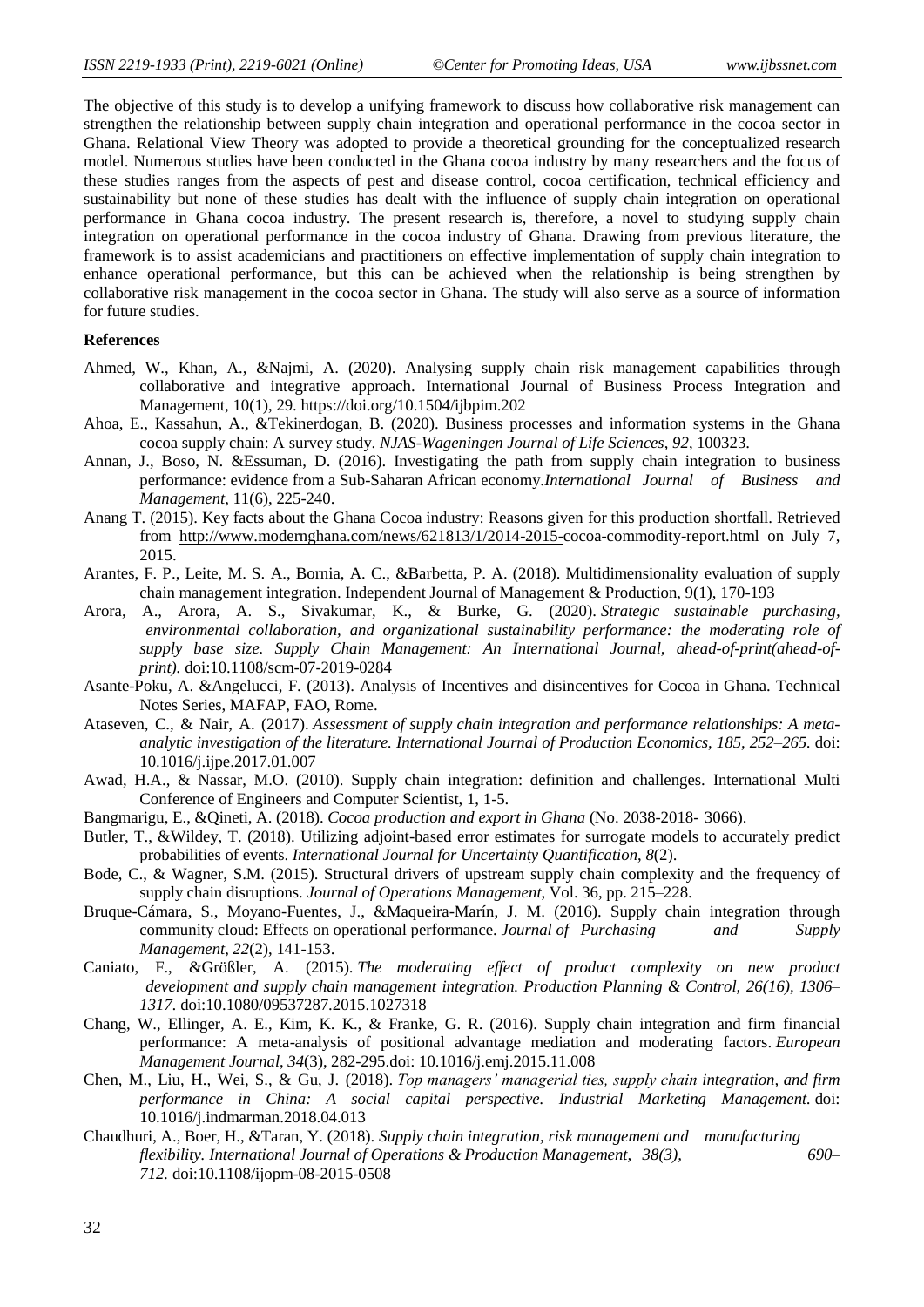- Dametew, A. W., Ebinger, F., & Abebe, B. B. (2016). Supply chain integration for improving performance on manufacturing industries. *Global Journal of Research in Engineering*.
- Dawal,S.Z., Tahriri,F.,Jen,Y.H.,Case,K.,Tho,N.H.,Zuhdi,A.,&Sakundarini,N. (2015). EmpiricalevidenceofAMTpracticesandsustainableenvironmentalinitiativesin MalaysianautomotiveSMEs.*InternationalJournalofPrecision Engineering and Manufacturing, 16*(6), 1195-1203.
- Duong, H., &Pache, G. (2017). Relational integration between supply chain members: Proposal of a measurement scale applicable to Asian emerging countries. Busan, South Korea. Proceedings of the 21st International Euro-Asia Research[. https://halamu.archivesouvertes.fr/hal-01436446](https://halamu.archivesouvertes.fr/hal-01436446)
- Dyer, J.H. and Singh, H. (1998), "The relational view: cooperative strategy and sources of interorganizational competitive advantage", Academy of Management Review, Vol. 23 No. 4, pp. 660-679.
- Dyer, J. H., Singh, H., &Hesterly, W. S. (2018). *The relational view revisited: A dynamic perspective on value creation and value capture. Strategic Management Journal.* doi:10.1002/smj.2785
- Errassafi, M., Abbar, H., &Benabbou, Z. (2019). The mediating effect of internal integration on the relationship between supply chain integration and operational performance: Evidence from Moroccan manufacturing companies. *Journal of Industrial Engineering and Management*, *12*(2), 254-273.
- Flynn, B., Huo, B. & Zhao, X. (2010). The impact of supply chain integration on performance: A contingency and configuration approach. Journal of Operations Management, 28(1), pp.58-71.
- Flynn, B.B., Koufteros, X. & Lu, G. (2016), "On theory in supply chain uncertainty and its implications for supply chain integration", Journal of Supply Chain Management, Vol. 52 No. 3, pp. 3-27
- Ghana Statistical Service (2017), "2016 annual gross domestic product April 2017 edition", Accra
- Gianni, M., Gotzamani, K., &Tsiotras, G. (2017). Multiple perspectives on integrated management systems and corporate sustainability performance. *Journal of Cleaner Production*, *168*, 1297-1311.
- Kauppi, K., Longoni, A., Caniato, F., &Kuula, M., (2016). Managing country disruption risks and improving operational performance: risk management along integrated supply chains. *International Journal of Production Economics*, Vol. 182, pp. 484–495.
- Kim, J., Seo, J., Zo, H., & Lee, H. (2020). Why digital goods have not replaced traditional goods: the case of ebooks. *Journal of Enterprise Information Management*.
- Kim, M., & Chai, S. (2016). *Assessing the impact of business uncertainty on supply chain integration. The International Journal of Logistics Management, 27(2), 463–485.* doi:10.1108/ijlm-11- 2014-0175
- Kovács, G., &FalagaraSigala, I. (2021). Lessons learned from humanitarian logistics to manage supply chain disruptions. *Journal of Supply Chain Management*, *57*(1), 41-49.
- Kumar, A., & Kushwaha, G. S. (2018). Supply chain management practices and operational performance of fair price shops in India: an empirical study. *LogForum*, *14*(1).
- Lu, D., Ding, Y., Asian, S., & Paul, K. (2017). From supply chain integration to operational performance: The moderating effect of market uncertainty. Global Journal of Flexible Systems Management. http:// DOI: 10.1007/s40171-017-0161-9
- Maleki, M., & Cruz-Machado, V. (2013). An empirical review on supply chain integration. *Management and Production Engineering Review*.
- Monastyrnaya, E., Joerin, J., Dawoe, E., & Six, J. (2016). Assessing the resilience of the cocoa value chain in Ghana. *Case study report*.
- Otchere, A. F., Annan, J., & Quansah, E. (2013). Assessing the challenges and implementation of supply chain integration in the cocoa industry: a factor of cocoa farmers in Ashanti region of Ghana. *International Journal of Business and Social Science*, *4*(5).
- Pati, N., Sundram, V. P. K., Chandran, V. G. R., & Bhatti, M. A. (2016). Supply chain practices and performance: the indirect effects of supply chain integration. *Benchmarking: An International Journal*.
- Perols, J., Zimmermann, C., &Kortmann, S. (2013). On the relationship between supplier integration and time-tomarket. *Journal of Operations Management*, *31*(3), 153-167.
- Prajogo D., Toy, J., Bhattacharya, A., Oke, A. & Cheng T.C.E. (2018). The relationships between Information Management, Process Management and Operational performance
- Rahim, N. F. A., Ahmed, E. R., Sarkawi, M. N., Jaaffar, A. R., & Shamsuddin, J. (2019). Operational risk management and customer complaints: the role of product complexity as a moderator. *Benchmarking: An International Journal*.
- Ralston, P. M., Blackhurst, J., Cantor, D. E., & Crum, M. R. (2014). *A Structure-Conduct-Performance Perspective of How Strategic Supply Chain Integration Affects Firm Performance. Journal of Supply Chain Management, 51(2), 47– 64.* doi:10.1111/jscm.12064
- Schoenherr, T. & Swink, M. (2012). Revisiting the arcs of integration: Cross-validations and extensions. Journal of Operations Management, 30(1-2), pp.99-115.